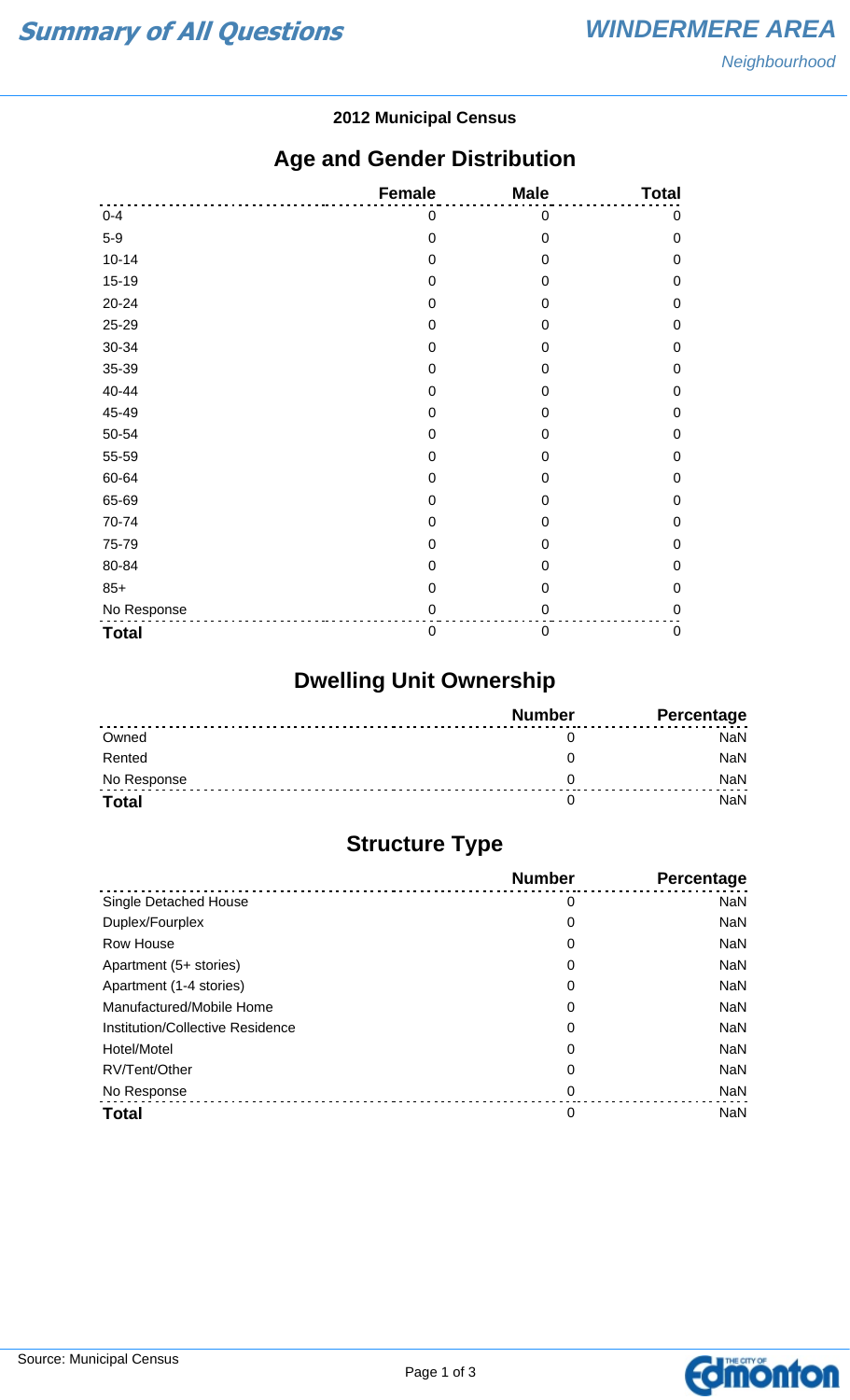## **Dwelling Unit and Property Status**

|                           | <b>Number</b> | Percentage |
|---------------------------|---------------|------------|
| Occupied                  | 0             | <b>NaN</b> |
| Unoccupied                | 0             | <b>NaN</b> |
| Vacant Lot                | 0             | <b>NaN</b> |
| <b>Under Construction</b> | 0             | <b>NaN</b> |
| No longer in use          | 0             | <b>NaN</b> |
| No Response               | 0             | <b>NaN</b> |
| <b>Total</b>              | 0             | <b>NaN</b> |

#### **Marital Status**

|                      | <b>Number</b> | Percentage |
|----------------------|---------------|------------|
| Married              | 0             | <b>NaN</b> |
| Common-law           | 0             | <b>NaN</b> |
| Separated/ divorced  | 0             | <b>NaN</b> |
| <b>Never Married</b> | 0             | <b>NaN</b> |
| Widowed              | 0             | <b>NaN</b> |
| No Response          | $\Omega$      | <b>NaN</b> |
| <b>Total</b>         | 0             | <b>NaN</b> |

## **Employment Status**

|                               | <b>Number</b> | Percentage |
|-------------------------------|---------------|------------|
| Preschool                     | 0             | <b>NaN</b> |
| Kindergarten - Gr.6           | 0             | NaN        |
| Gr.7 - Gr.9                   | 0             | NaN        |
| Gr.10 - Gr.12                 | 0             | NaN        |
| <b>Post Secondary Student</b> | 0             | <b>NaN</b> |
| Homemaker                     | 0             | NaN        |
| Employed 0-30 hrs             | 0             | <b>NaN</b> |
| Employed 30+ hrs              | 0             | NaN        |
| Unemployed                    | 0             | NaN        |
| Retired                       | 0             | NaN        |
| Permanently unable to work    | 0             | <b>NaN</b> |
| Other                         | 0             | NaN        |
| No Response                   | 0             | <b>NaN</b> |
| <b>Total</b>                  | 0             | <b>NaN</b> |

## **Term of Residence at this Location**

|                              | <b>Number</b> | Percentage |
|------------------------------|---------------|------------|
| 5 years or more              | 0             | <b>NaN</b> |
| 3 years to less than 5 years | 0             | <b>NaN</b> |
| 1 year to less than 3 years  | 0             | <b>NaN</b> |
| Less than 1 year             | 0             | <b>NaN</b> |
| Child less than 1 year       | 0             | <b>NaN</b> |
| No Response                  | 0             | <b>NaN</b> |
| <b>Total</b>                 | 0             | <b>NaN</b> |